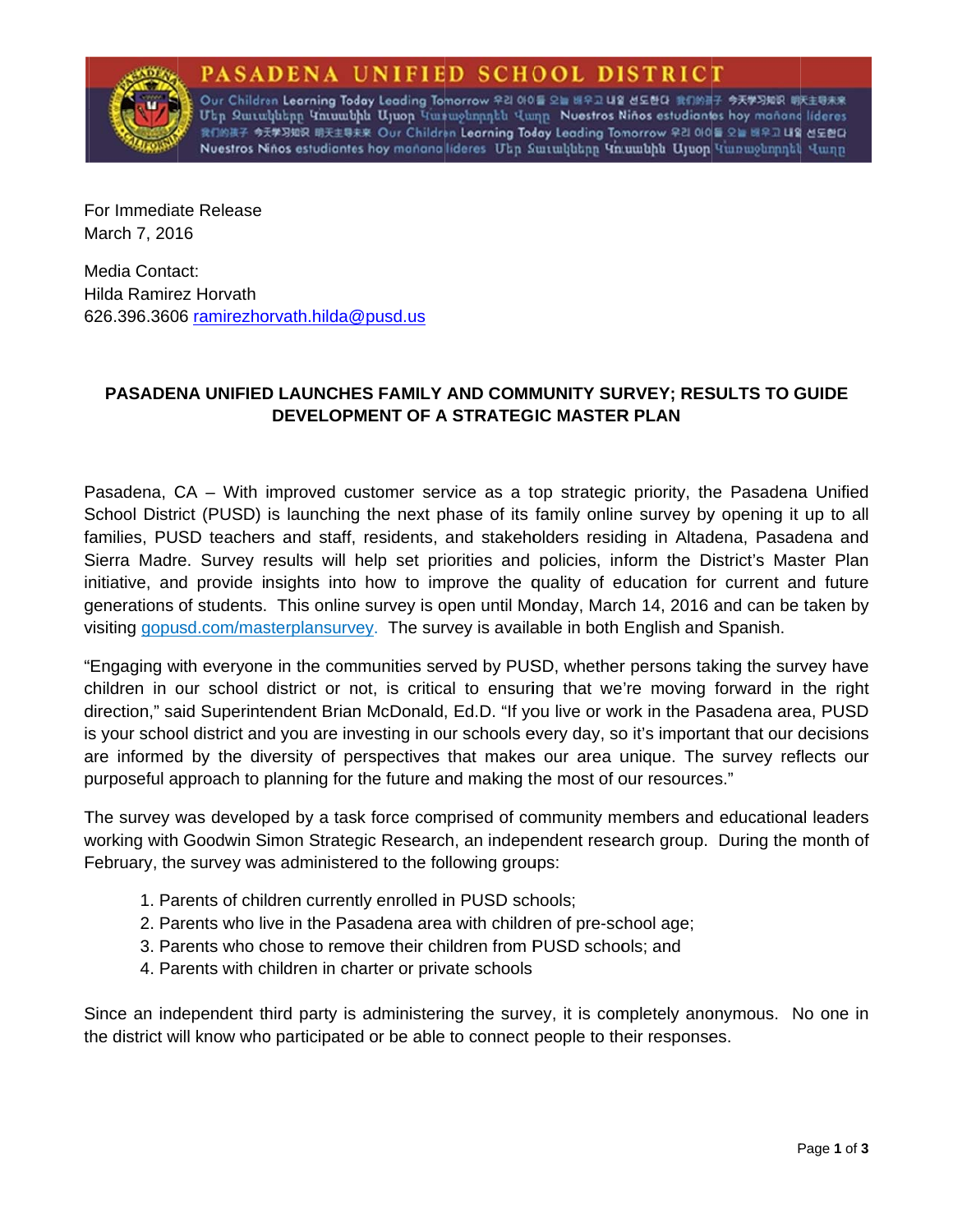"Receiving honest and candid responses will help us improve," stated Superintendent McDonald. "We'll use the responses to explore our strengths and weaknesses, and to become the district of choice for families."

The survey results will also inform the development of a Master Plan intended to help the District make sound investments, solve long-term challenges, transform an aging infrastructure, and provide more innovative and equitable opportunities for all.

The Master Plan process is organized into four key areas: community, instruction, leadership, and facilities, each led by a member of the Superintendent's Executive Leadership Team.

The community component, led by Mercy Santoro, Assistant Superintendent of School Support Services, will ensure that local assets are leveraged to offer cogent student supports. In addition to the survey, her team is working to develop and strengthen partnerships with the cities of Pasadena, Altadena, and Sierra Madre and with social services, philanthropic organizations, Pasadena City College and other higher education institutions, arts, and industry leaders. Survey results will be made available to the public in March 2016.

The instruction component, led by Chief Academic Officer Dr. Shawn Bird, will ensure that differentiated high-quality dynamic instruction results in quality learning for every student. His team is implementing a managed instruction and performance empowerment initiative to improve student achievement, leading innovative design processes, and making plans to strategically invest in the professional development of teachers.

Leadership will be critical to the master planning process. As such, the Superintendent's Executive Leadership Team is reviewing current school programs to ensure that high-quality educational options are available in every neighborhood. They will cross-reference updated demographic information with survey results and school enrollment figures, and use the data collected to inform district decisions regarding the placement of signature programs, e.g., dual language, arts, STEM. They will also review school feeder patterns to ensure that if a student begins a signature program at one level, such as language immersion, there will be a clear pathway for that student to continue in his or her selected area of focus when matriculating through PUSD.

Together with Dr. Bird, Chief Facilities Officer Nelson Cayabyab has established a Design Advisory Team (DAT) to develop a vigorous set of educational specifications that will help PUSD implement facilities solutions that will foster greater synergy between programs and buildings, communities and schools. Chief Cayabyab will also work closely with Ms. Santoro to maximize any potential community partnerships that are viable and well-conceived. Answering the question "where do we go from here," Mr. Cayabyab's Facilities Master Plan Team will conduct facility reviews, complete cost analyses, identify specific school projects, and identify prioritization schedules.

The PUSD Strategic Master Plan will serve as a blueprint to guide program development, facility investments, and, ultimately, student success. A five-year Educational Master Plan is scheduled to be presented to the Board of Education for approval in June 2016, which will lead to a Facilities Master Plan, ensuring that instruction drives construction.